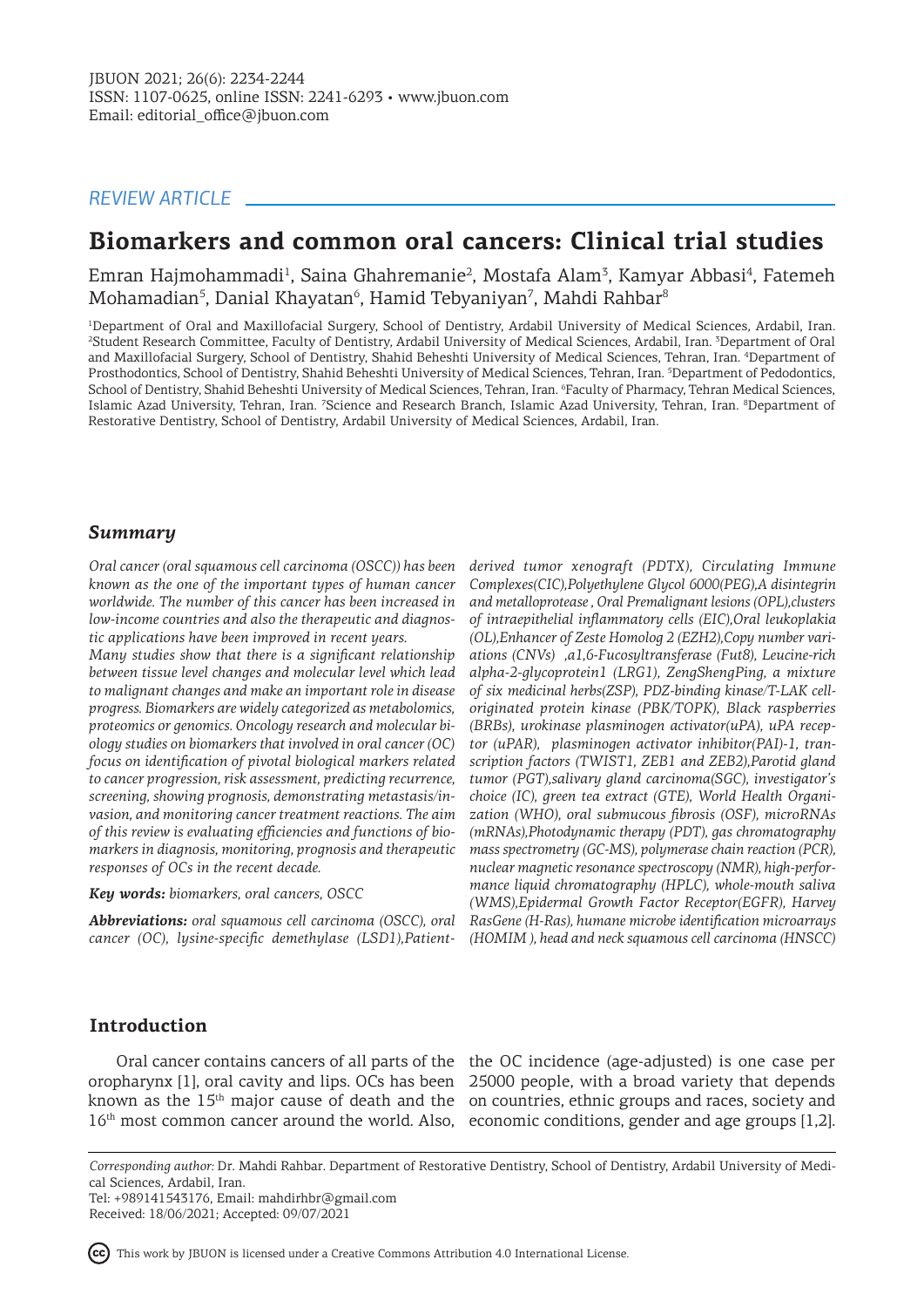Worldwide, the IARC (International Agency for Research on Cancer) reported OC often occurs individually in lower and middle income countries in about 350000 people, and the OC was the result of approximately 175000 deaths in 2018 from the 350000 people and the prevalence of OC was more than 2-fold in men compared to women. Therapeutic approaches of oral OSCC include surgery, coadjutant therapy (chemotherapy with agents as for instance docetaxel, 5-fluorouracil, paclitaxel, carboplatin, and cisplatin, and radiation therapy (brachytherapy and/or external beam radiation therapy) [3-6], which are known as expensive and extensive harmful alternatives/treatment [4]. Usually, one of the alternatives or combination of the approaches in treated OSCC and the choosing one or combination of treatment are related to the size, location and tumor stages. Also, the selected approach depends on nutritional status, patient comorbidities and tolerance of the therapeutic approach and the desire of patients to deal with treatment [7]. Surgery is the best choice between all alternative approaches in resectable tumors [4,8-11]. PDT comprises three parts: oxygen, light and photosensitizer. The photosensitizer has the selective accumulation feature in infected or abnormal tissues without damaging normal cells. This innovative treatment approach has been adapted successful in various medicine fields, such as gynecology, urology, dermatology, and cancer therapy [12].

Carcinogenesis is one of the complex procedures detected at the genotype and phenotype levels. The progress of cancer is caused by epigenetic and genetic changes accumulation that disarrange the balance between death of cells and cell proliferation [13]. Changes of the molecular level occurring in carcinogenesis include (I) proliferation of cancer cell without any external stimuli, lack of sensitivity to the inhibitor growth signals, (III) avoiding apoptosis mechanisms and/or anti-apoptotic genes activation, (IV) infinite replicative potential, (V) consistent angiogenesis, (VI) metastasis and invasion ability, (VII) instability of genomes, and (VIII) proto-oncogenes conversion due to defects in DNA restore. A study on cancerous tissues has shown that it may detected between the molecular level and changes of tissues which causes malignancy and play an important role in disease development [14]. Biomarkers are also defined by the National Cancer Institute as molecules found in body fluids, blood, or tissues detected in normal and unusual procedures of several diseases such as OC [15]. These biological molecules have pivotal role in diagnosing absence or presence of disorder. Changes of tissues in disorder process may be classified as metabolomics, proteomics or genomics expressions. Biomarkers generally derive from combination of the serum, plasma, blood, body secretions, or excretions-involved peptides, proteins, nucleic acids, lipids, antibodies, carbohydrates, metabolites, and enzymatic changes. Sampling body fluids for evaluating biomarker may be acquired noninvasively or minimally invasive methods [16]. DNA/RNA derived from saliva, exfoliative oral cells, cells of buccal smear or blood are important in determining cancers'diagnosis, control the disorder development, or perform as prognostic signs in therapeutic approaches [17].

The aim of this review was the evaluation of efficiencies and functions monitoring, prognosis and therapeutic responses of OCs.

# **Oral cancer**

#### **Oral squamous cell carcinoma**

More than 90% of OCs include OSCC which has appeared as a worldwide health issue caused by high prevalence and death. OSCCs are crucially correlated with using alcohol and tobacco products, periodontal disorders, genetic alterations, exposure to papillomaviruses in high-risk humans, and poor nutrition [18].

#### **Melanoma**

Melanoma incidence is growing faster than the other seven most common malignancies annually despite public health attempts to suppress ultraviolet radiation and protect against sun exposure. Recently, melanoma has been known as the  $6<sup>th</sup>$ most often identified cancer in the United State of America [19]. Melanoma includes 4% of skin cancer patients accountable for 80% of death-related skin cancers [20]. The presence of atypical (dysplastic) nevi is the major risk factor for melanoma with abundant melanoma clinical features such as border abnormality, larger size (usually  $\geq 0.6$  cm) and color changes [21,22].

#### **Salivary gland carcinoma**

Salivary gland carcinoma (SGC) is a scarce cancer responsible for 0.2-0.3 % of total malignancies and about 8% of neck and head cancers [23,24]. Advanced SGC are especially unresponsive in traditional chemotherapies. SGC overwhelmed broad-spectrum of histologic types with much more variety than the other [25]. Biological behaviors vary considerably between different histologic types, but the surgical resection is the commonly approved therapeutic approach for all kinds and also radiotherapy after operation is generally accomplished for malignancies with high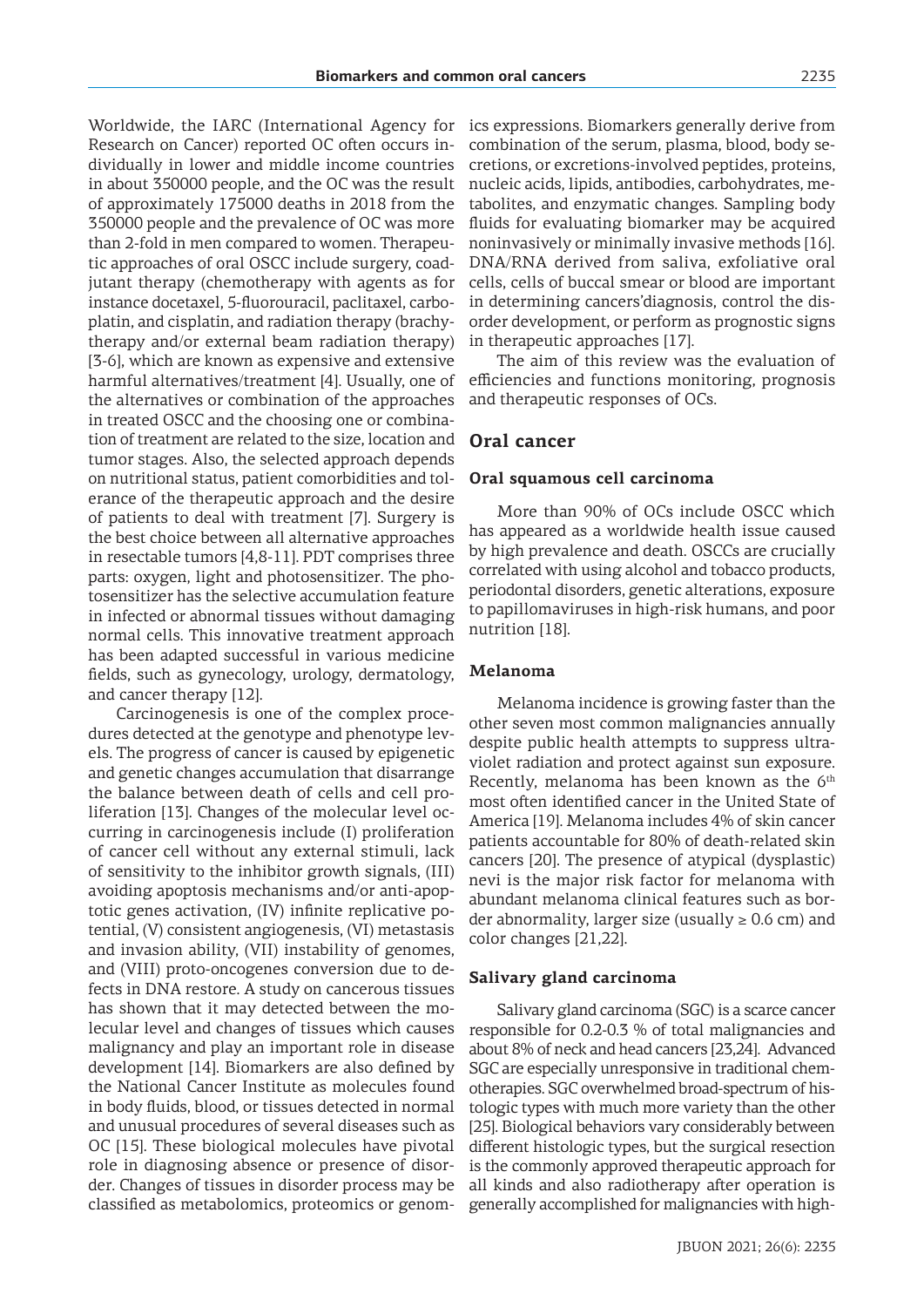grade [25,26]. Various chemotherapies and therapies based on molecular targeting have been examined as systemic therapies for SGC but the standard regimen has not been fixed yet [25,27].

# **Parotid gland tumor**

Recently, it seems parotid gland tumors are a remarkably crucial challenge in medicine, often because of significant rise-up in the prevalence [28]. The surgery of the parotid gland is challenging, despite surgery processes developed technically from 70 years ago when the procedures had been widely known [29-31]. Iatrogenic injury of nerve total paralysis or partial paralysis of the face mimic muscles in each side is related to damages of a branch of nerve or the main trunk [32].

# **Oral submucous fibrosis**

 OSF is a chronic inflammatory disorder, also known as a premalignant condition by WHO [33]. Furthermore, OSF is one of the collagen metabolism disease. The prevalence rate of OSF progression is crucially correlated with fibroblasts (especially myofibrolasts) [34,35]. OSF usually appear in people who are accustomed to chewing betel quid. About 600 million people mostly in the southeast and south parts of Asia chew different types of betel quid [36] and the incidence of OSF is around 6 to 10% among this group of people [34,35].

#### **Oral premalignant lesions**

OC is often caused by OPLs with an overall 2 - 3% risk for progression into cancer [37]. Risk of developing cancer increases about 17% during 8 years for high-risk OPLs or dysplastic [38]. OPLs cancer risks generally expand in correlation with proliferative verrucous hyperplasia and erythroleukoplakia (erythroplasia), early chromosomal alterations (17p, 9p, and 3p) [39-41], polysomy, no smoking history [42], and p16INK4a inactivation [43].

# **Biomarkers**

#### **All biomarkers**

Biomarkers are generally used as signs in the evaluation of the patient in various clinical backgrounds. Also, biomarkers are utilized for measuring risks of diseases, occult primary malignancy screening, determining any type of cancers from another, distinguishing prognosis, displayed as monitoring, screening/predictors disorder situation. In addition, biomarkers assessment are usually used for identifying response/development of treatment approaches. Identification of OC risk progression is useful to manage the appropriate strategies for reducing the risk and improvement of screening. These strategies are much more effective if used for high-risk groups than widespread applications for the entire patients [44,45]. Saliva



**Figure 1.** Diagram demonstration of miRNA function and biogenesis [47].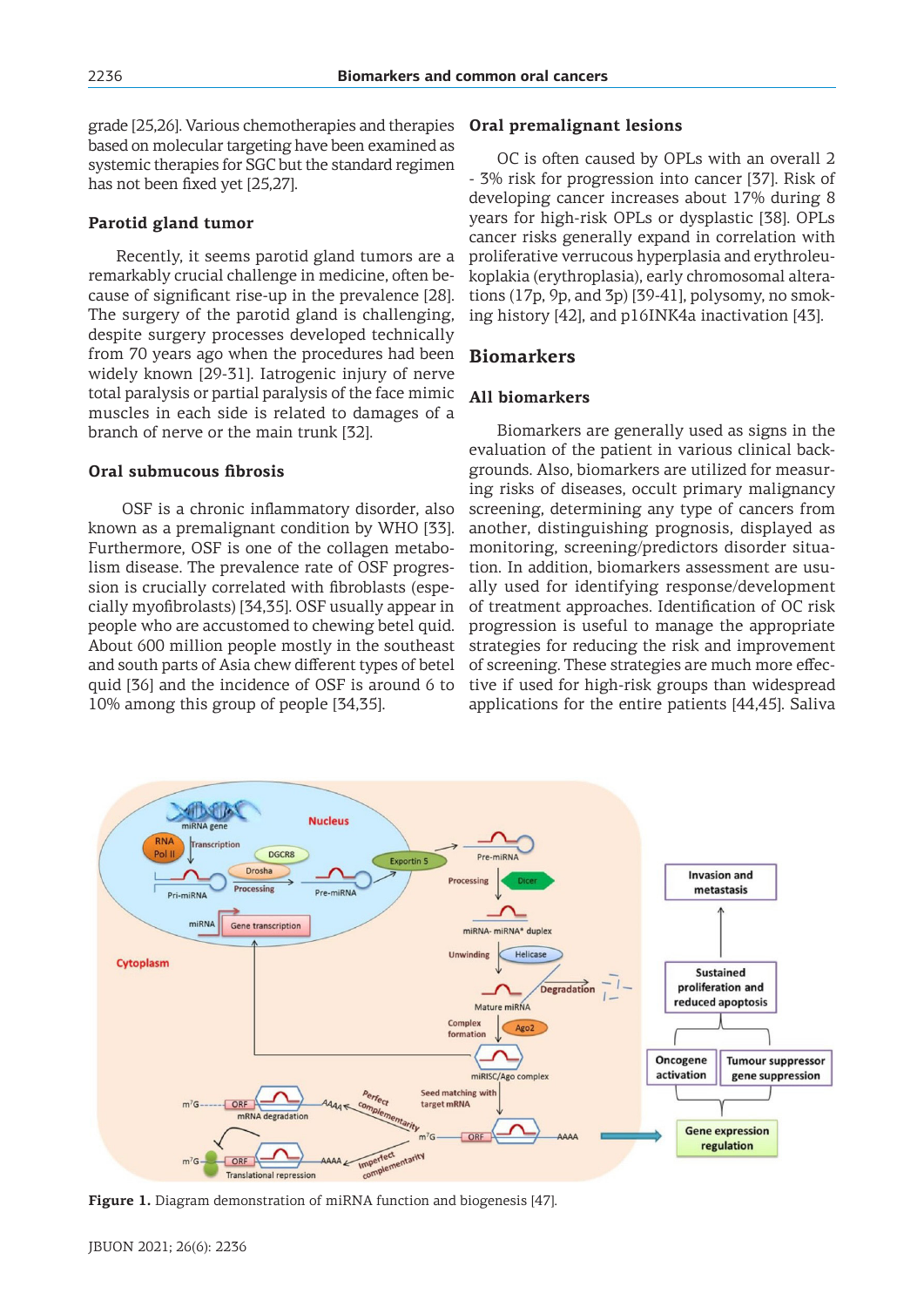of mouth includes peptides, proteins, electrolytes, RNAs, genes, organic and inorganic salts (by salivary glands), mucosal transudates and fluids of gingival crevicular [46]. Several findings have shown the changed expression of microRNAs (mRNAs/ miRs) in OC recently. Different mRNAs play key role in tumorigenesis and mRNA expression level is related to clinical-pathological factors while it is also important in diagnosis and prognosis in OC (Figure 1) [47].

### **Methodologies of identifying oral cancer biomarkers**

Biomarker assessment has a promising effect in early diagnosis that is derived from biological fluids such as saliva, urine and blood. Using saliva fluids displayed potential efficacy in the early detection of malignancy as new clinical markers due to the noninvasive sampling and simple collecting methods. Biomarkers are biological signatures that show the process of pathological and pharmacological response to therapeutic approaches which can give helpful hand for disease diagnosis and prognosis [48]. These markers are detected by different techniques which are based on molecular techniques such as PCR, high-throughput sequencing, DNA and gene expression arrays, ribonucleoprotein immunoprecipitation‑gene chip, restricted fragment length polymorphism, mass spectroscopy, NMR, cross‑linking immune‑precipitation, liquid chromatography, immunohistochemistry, and enzyme assays [44]. Furthermore, these techniques can be effective in the detection of OC (especially OSCC) [49]. Also, some techniques such as GC-MS, NMR and HPLC are used for metabolic evaluations that are useful in OSCC diagnosis [45,50]. Similarly, in the identification of salivary microbiota, methods of salivary microbiome investigation such as PCR, oligonucleotide microarray (based on 16S rRNA), HOMIM, and bacterial microarrays are used [46].

#### **Screening, Treatment and Prognosis**

In patients with negative OC results of histological and clinical assessment and healthy people, biomarkers are also known as screening factors for malignancy. OC early diagnosis and screening are effective and important in strategies that are reducing risks. Changing lifestyle, cessation of habits and malignancy prevention through the prophylactic approaches are other strategies increasing patient's survival. Also, these biological markers are generally used in post-therapeutic approaches (chemotherapy, radiation therapy or surgery) of OC patients as determining factors in recurrent potential and the prognosis. In addition, biomarkers play crucial role in distinguishing treatment targets and evaluation of therapeutic efficacy. Biomarkers that detect germ-line mutations are remarkably pivotal in prognosticating risk of OC progression, and which possibly have side effects due to the specialized cancer treatment. Risk of malignancy, apoptosis and cell cycle are also linked to H‑Ras , polymorphism in p73/53, CCND1 and MDM2 [51]. In patients who receive treatments for malignancy metastases, biomarkers are an important tool in determining invasion, monitoring responses of therapeutic approaches and metastasis. In 2014, Huang et al studies have shown potential of GIT1 and miRNA‑459‑51‑5p in OSCC tissues as helpful biomarkers for phenotypes of metastasis and invasion. Also, they found that miRNA‑491‑51‑5p and GIT1 expression levels are associated inversely in OSCC. These findings also revealed that miR-NA-491-51-5p and GIT1 biomarkers also act as intervention targets and prognostic markers in OSCC metastasis [52].

#### **Recurrence**

Distinguishing the potential of recurrent cancer in patients who are treated by adjuvant therapy is another advantage of using biomarkers. In 2013 Sulzyc‑Bielicka et al have found that colorectal malignancy patients with high expression of thymidylate synthase gene showed significantly great risk of OC early recurrence in post-treatment (receive 5‑fluorouracil as adjuvant) duration [53]. Evaluation of EGFR in third phase clinical studies of HNSCC revealed that biomarkers assessment had a vital influence in OSCC treatment examination for evaluating toxicity and effectiveness of adjuvant therapies [54]. Some importance of clinical OC biomarkers are summarized in Table 1.

#### **Future directions**

Certainly, distinguishing markers possibility to diagnose primary tumor of oral cavity or recurrence, particularly if it happened early, many lives of patients can be saved. Investigated biomarkers indicate OC risk while easy sampling comprises all patients who have genetic risk (family history or gene predisposition) or environmental risks (smoking, using alcohol, etc.). Nowadays, the major benefit of immunohistochemical biomarkers evaluation is at the early stage of dysplastia. Using an entire panel that display cancer stem cells existence may be essential in the early detection of OC. Also, administration of Cetuximab (anti-EGFR-specific chimeric monoclonal antibody) and Nivolumab (PD-1 receptor antibody inhibitor) as molecular targeted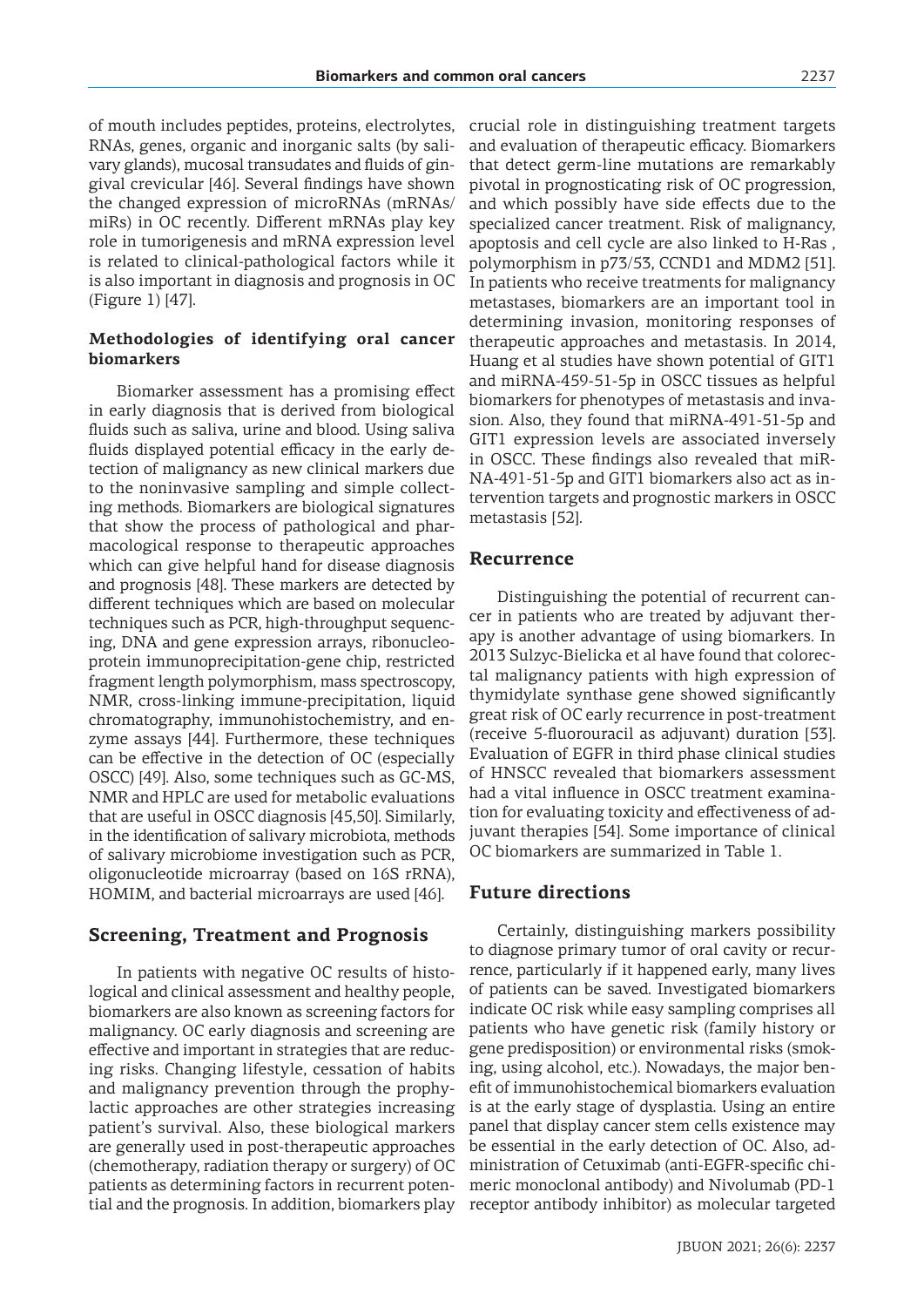| Type                                                                        | Method                                                                                                                                                                                                                                                                                                                                                                                                                                                                                                                                                                  | Outcomes                                                                                                                                                                                                   | Ref/Year       |
|-----------------------------------------------------------------------------|-------------------------------------------------------------------------------------------------------------------------------------------------------------------------------------------------------------------------------------------------------------------------------------------------------------------------------------------------------------------------------------------------------------------------------------------------------------------------------------------------------------------------------------------------------------------------|------------------------------------------------------------------------------------------------------------------------------------------------------------------------------------------------------------|----------------|
| Clinical Trial Studies                                                      |                                                                                                                                                                                                                                                                                                                                                                                                                                                                                                                                                                         |                                                                                                                                                                                                            |                |
| Melatonin                                                                   | investigation of mechanism of melatonin in OSCC with lymphatic correlated with LSD1 expression reduction (in vivo and in vitro)<br>Evaluation of anticancer effect of using LSD1- overexpressing and<br>Examining LSD1 overexpression in OSCC with immunohistochemistry<br>metastases (PDTX models)<br>tissue arrays                                                                                                                                                                                                                                                    | The melatonin beneficial effects in reducing OC cell proliferation are                                                                                                                                     | [56]/2017      |
| Ras/MEK/ERK pathway<br>activation                                           | Evaluation of Trametinib in patients with Stage II-IV OCSCC prior Trametinib reduce activation of Ras/MEK/ERK pathway significantly<br>to surgery (2mg/day for 7days). Immunohistochemistry assessment<br>metabolic activity maximum changes. Investigation of SUVmax<br>(Standardized Uptake Values) by F-18 (fluorodeoxyglucose positron<br>down<br>of ERK1/2 and CD44 in primary tumor samples. Clinical tumor and<br>staging. Evaluation of drug-related side effects and wound/surgical<br>tumor<br>emission tomography/computed tomography), in<br>complications. | in responses of metabolic tumor in OSCC patients.                                                                                                                                                          | [57]/2017      |
| The salivary proteases                                                      | Assessment of salivary protease range in OSCC, chronic periodontitis,<br>and oral masses by human protease array kits, western blot,<br>immunofluorescence, and enzyme-linked immunosorbent assay                                                                                                                                                                                                                                                                                                                                                                       | Analysis of the salivary protease range may be a cost-effective and<br>Enhances in kallikrein 5, ADAM9, and cathepsin V may be beneficial<br>biomarkers in the OSCC diagnosis and screening.<br>innovative | [58] / 2019    |
| 21, miR-223, and miR-126)<br>(involving miR-26a, miR-<br>Circulating miRNAs | by ultra-sensitive genome-wide miR-223 suppresses tumors<br>miRNA array in OC patients and healthy individuals<br>Investigation of circulating changes                                                                                                                                                                                                                                                                                                                                                                                                                  | and<br>apoptosis<br>by inducing<br>proliferation and inhibiting                                                                                                                                            | cell [59]/2016 |
| DeltaNp63                                                                   | Evaluation of deltaNp63 expression in induced-OPL patients in com-<br>or plus beta-carotene by immu-<br>deltaNp63 expression and other<br>parison with retinyl palmitate alone<br>Investigation of the relation between<br>risk factors for OC progression.<br>nohistochemistry analysis                                                                                                                                                                                                                                                                                | Podoplanin, deltaNp63, and EIC may be utilized as identification [60]/2009<br>biomarkers in OPL patients with significant risk of OC                                                                       |                |
| EZH <sub>2</sub>                                                            | oral lesions) in OSCC patients.<br>Relation between EZH2 expression with clinical results and<br>clinicopathologic parameters. Determination of EZH2 role on cell<br>cycle dependent/independent growth, and invasion in OL<br>Evaluating EZH2 expression in OLs                                                                                                                                                                                                                                                                                                        | EZH2 has a vital role in OL malignant transformation. As a biomarker [61]/2011<br>in estimating OSCC development in OL patients                                                                            |                |
| CNV of genetic<br>abnormalities                                             | Examination of chromosomal loci and CNVs frequencies by Taqman<br>copy number assays in OLs patient with later development of OC                                                                                                                                                                                                                                                                                                                                                                                                                                        | Genetic abnormalities of the precancer show the risk progression<br>which cannot be determined by recent histopathologic diagnosis                                                                         | [62]/2016      |
| mRNA levels of FUT8<br>and core-fucosylated<br>glycoprotein                 | Evaluating data after affinity chromatography and In-gel digestion of<br>proteins separated by SDS-PAGE for MS analysis (mass spectrometry)<br>and LC-MS (Liquid chromatography-mass spectrometry).                                                                                                                                                                                                                                                                                                                                                                     | The LRG1/total protein ratio was enhanced while LRG1 levels were<br>not found in plasma to compare between the plasma of OC patients<br>and normal groups                                                  | [63]/2019      |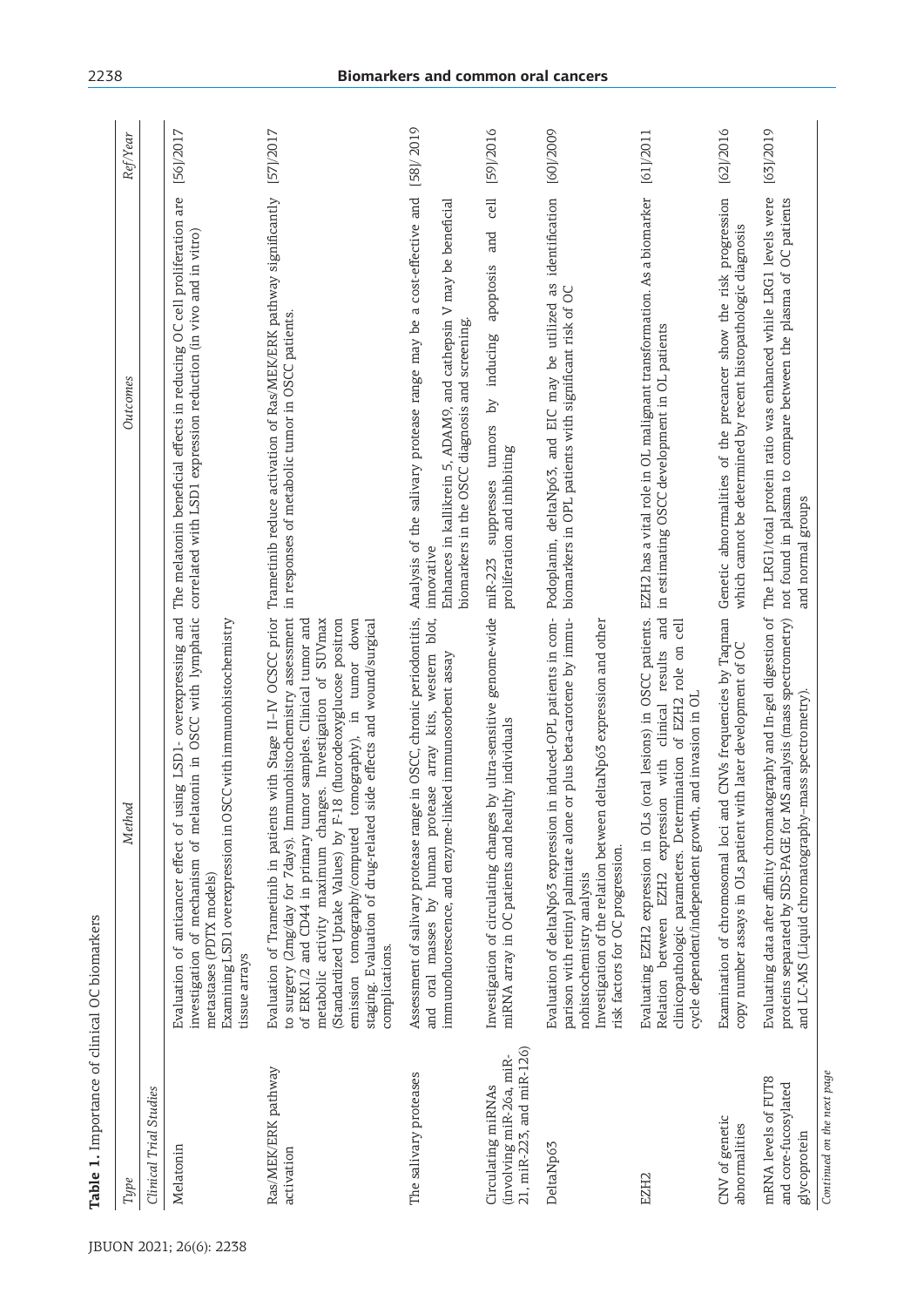| Type                                            | Method                                                                                                                                                                                                                                                                              | Outcomes                                                                                                                                                                                                                                           | Ref/Year        |
|-------------------------------------------------|-------------------------------------------------------------------------------------------------------------------------------------------------------------------------------------------------------------------------------------------------------------------------------------|----------------------------------------------------------------------------------------------------------------------------------------------------------------------------------------------------------------------------------------------------|-----------------|
| $IL-8$ and $IL-6$                               | Serum and saliva univariate and multivariate analyses of OC patients Salivary IL-6 as a probable prognostic biomarker.<br>and control cases by using ELISA kits.                                                                                                                    |                                                                                                                                                                                                                                                    | m<br>[64] / 201 |
| ZSP                                             | Dimethylbenz[a]<br>anthracene) induced OC in hamster model in 4NQO (Nitroquinoline<br>1-oxide) -induced oro esophageal cancer in mice model. Clinical<br>$\overline{12}$<br>evaluation of ZSP (3.6 gr per day) in OPL patients<br>$\tilde{C}$<br>Histological investigation of DMBA | Using ZSP substantially decreased the tumors number, the volume of<br>tumors, and the prevalence of tongue SCC, and slightly decreased the<br>esophageal cancer incidence                                                                          | [65]/2010       |
| PBK, TOPK                                       | Investigation of the correlation between expression of PBK/TOPK and<br>OC patients<br>clinicopathological characteristics in                                                                                                                                                        | High expression of PBK/TOPK, either alone or in subgroups related to<br>clinicopathological characteristics as an suitable prognostic marker<br>in OC patients                                                                                     | [66]/2016       |
| Hydrophilic metabolites of<br>salivary          | Whitney test and tissue samples by Wilcoxon matched-pairs signed-<br>of saliva samples by Mann-<br>Evaluation of metabolomic analysis<br>rank test in OC patients                                                                                                                   | Combined salivary metabolites could be possible clinical method of [67]/2016<br>noninvasive OC screening                                                                                                                                           |                 |
| Profile of gene expression                      | and non-<br>parameters in OSCC<br>Investigation of Clinical-pathologic<br>developed OSCC patients                                                                                                                                                                                   | Profiles of gene expression may improve the prognosis of OC risk<br>genes identified may serve as<br>promising targets for OC chemoprevention.<br>in OPL patients and the important                                                                | [68]/2011       |
| <b>BRBs</b>                                     | Investigating transcriptional biomarkers by changes which are<br>related to BRB powder administration in OSCCs patients and non-<br>involved HARM (high at-risk mucosa)                                                                                                             | Molecular biomarkers with anti-apoptotic and pro-inflammatory<br>features are the basis of modifiable OC and represent molecular<br>efficacy of BRB-mediated OC chemoprevention.                                                                   | [19] / 2018     |
| uPA                                             | Investigating the genetic polymorphisms of uPAR, uPA, and (PAI)-1 in<br>OC patients by PCR-RFLP                                                                                                                                                                                     | The combination of uPA system gene polymorphisms and environ-<br>mental carcinogens was correlated with the OC risk. The PAI-1 ge-<br>netic polymorphism was related to a low risk to the OC clinicopatho-<br>logical progression                  | [69]/2011       |
| Lipidome and proteome<br>components             | Examination of lipidome and proteome components of patients with<br>tongue lesions by LC-MS, MALDI-MSI, Lilliefors test, and F test                                                                                                                                                 | Differences of Molecules between cancerous and normal mucosa<br>were higher in the proteome domain than in the analyzed lipidome<br>authorized<br>also<br>components<br>discrimination of OC and normal tissues.<br>subdomain, imaging of lipidome | [55]/2019       |
| Met Receptor Tyrosine<br>Kinase                 | Evaluating Met expression in OL patients by using immunohisto-<br>chemistry. Multivariable analysis of Met expression relation with OC<br>progression. Evaluating pharmacological Met inhibition sensitivity<br>chemoprevention)<br>in vitro (OC cell lines) and in vivo (OC        | Activation of Met may display an early prognosis in oral premalignancy<br>and a target for OC chemoprevention                                                                                                                                      | [70]/2018       |
| Co-expression of TWIST1<br>and ZEB <sub>2</sub> | Investigation of TWIST1 and ZEB2<br>IHC staining                                                                                                                                                                                                                                    | expression in OSCC patients by The co-expression of ZEB2 and TWIST1 may have clinical value in<br>determination of patients with poor survival for proper management                                                                               | [48]/2015       |
| Continued on the next page                      |                                                                                                                                                                                                                                                                                     |                                                                                                                                                                                                                                                    |                 |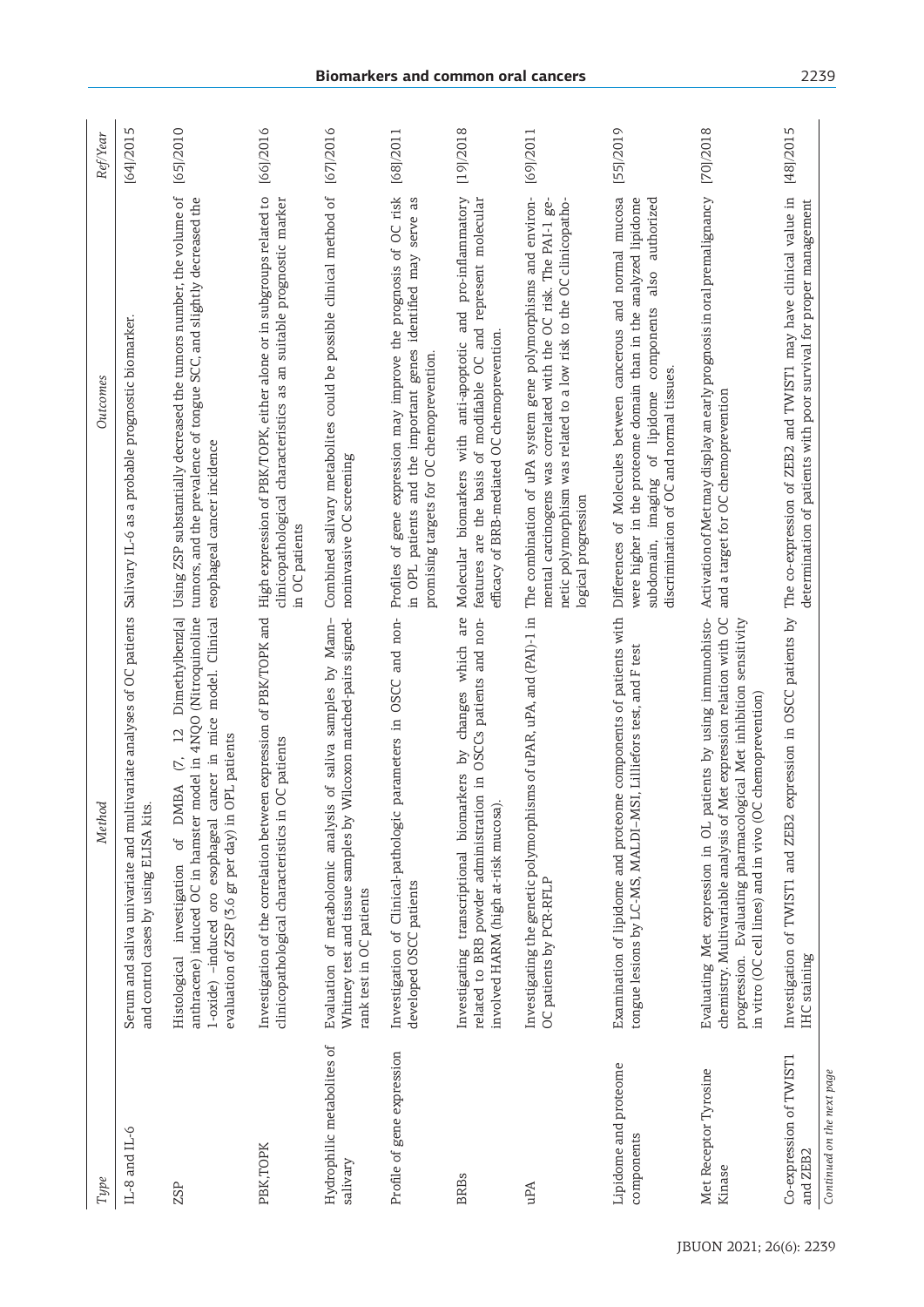| Type                                                              | Method                                                                                                                                                                                                                 | Outcomes                                                                                                                                                                                                                                                                                                                                                                         | RefYear     |
|-------------------------------------------------------------------|------------------------------------------------------------------------------------------------------------------------------------------------------------------------------------------------------------------------|----------------------------------------------------------------------------------------------------------------------------------------------------------------------------------------------------------------------------------------------------------------------------------------------------------------------------------------------------------------------------------|-------------|
| IL-33 and itsST2 receptor                                         | of patients with PGT by CRP and<br>Evaluation of IL-33 and ST2 in blood<br>ELISA methods                                                                                                                               | Serum IL-33 level was substantially increased in patients with<br>different types of PGT. ST2 levels were significantly increased in<br>pleomorphic adenoma and acinic cell carcinoma patients                                                                                                                                                                                   | [32]/2018   |
| Metabolites                                                       | Evaluation of patient with OSF, OSCC and the healthy individuals by<br>GM-MS and chemometric analysis                                                                                                                  | GC-MS mechanisms based metabolite profiling and extensive chemo-<br>metric tissue analysis may be able to determine biomarker metabo-<br>lites which can remarkably change in OC patients                                                                                                                                                                                        | [71]/2016   |
| Stathimin                                                         | Examination of the combination therapy effects of TPF chemotherapy<br>and PI3K-AKT-mTOR inhibitors in vitro and in vivo                                                                                                | and PI3K-AKT-mTOR inhibitors) showed a promising antitumor effect<br>and<br>reduced sensitivity of OSCC cell to TPF treatment. Inhibition of the<br>and phosphorylation. The combination therapy (TPF chemotherapy<br>PISKAKT-mTOR signaling pathway reduced expression of stathmin<br>Overexpression of Stathimin elevated proliferation of cells<br>both in vivo and in vitro. | [72]/2020   |
| Vismodegib, Vemurafenib,<br>Twist Trastuzumab,<br>or Atezolizumab | Treating Patients with advanced SGC with, Pertuzumab Trastuzumab<br>(HER2 alteration), Vismodegib (PTCH-1/SMO mutation), Vemurafenib<br>(BRAF V600 mutation), or Atezolizumab [high tumor mutational<br>burden (TMB)]. | Matched targeted therapy for SGC has potential efficacy, supporting<br>molecular profiling in treatment identification.                                                                                                                                                                                                                                                          | [73]/2020   |
| Hospital based case–control study                                 |                                                                                                                                                                                                                        |                                                                                                                                                                                                                                                                                                                                                                                  |             |
| CCND1 (Cell cycle regulator<br>cyclin D1)                         | Evaluation of CCND1 polymorphisms in age- and gender matched<br>controls and OC patients                                                                                                                               | Cell cycle regulation have important role in OC and CCND1 rs9344<br>polymorphism may be a helpful biomarker for OC.                                                                                                                                                                                                                                                              | [74]/2011   |
| Randomized clinical trial                                         |                                                                                                                                                                                                                        |                                                                                                                                                                                                                                                                                                                                                                                  |             |
| Nivolumab                                                         | Treating patients with nivolumab<br>docetaxel, or cetuximab) treatment.                                                                                                                                                | to patients or IC (methotrexate, Nivolumab resulted in a higher survival versus IC in patients                                                                                                                                                                                                                                                                                   | [75]/2018   |
| GTE                                                               | OPL patients after 12 weeks<br>Evaluating biomarkers in high risk<br>giving GTE                                                                                                                                        | Higher doses of GTE may improve OPL outcome. The results promote<br>longerterm clinical GTE testing for OC prevention.                                                                                                                                                                                                                                                           | [76]/2009   |
| <b>EGFR</b>                                                       | OPL patients by immunohisto-<br>Assessment of EGFR expression in<br>chemistry                                                                                                                                          | EGFR inhibitors may prevent OC in patients with OPLs having an<br>increased EGFR expression which is correlated with OSCC progression                                                                                                                                                                                                                                            | [77] / 2010 |
| Bleomycin                                                         | Measuring Changes in histopathologic features, myofibroblasts,<br>ultrastructure, the collagen types I and III levels, TGF-β1, and INF-γ<br>after therapy with bleomycin in animal models                              | Bleomycin induces OSF which is similar to human OSF.                                                                                                                                                                                                                                                                                                                             | [78]/2016   |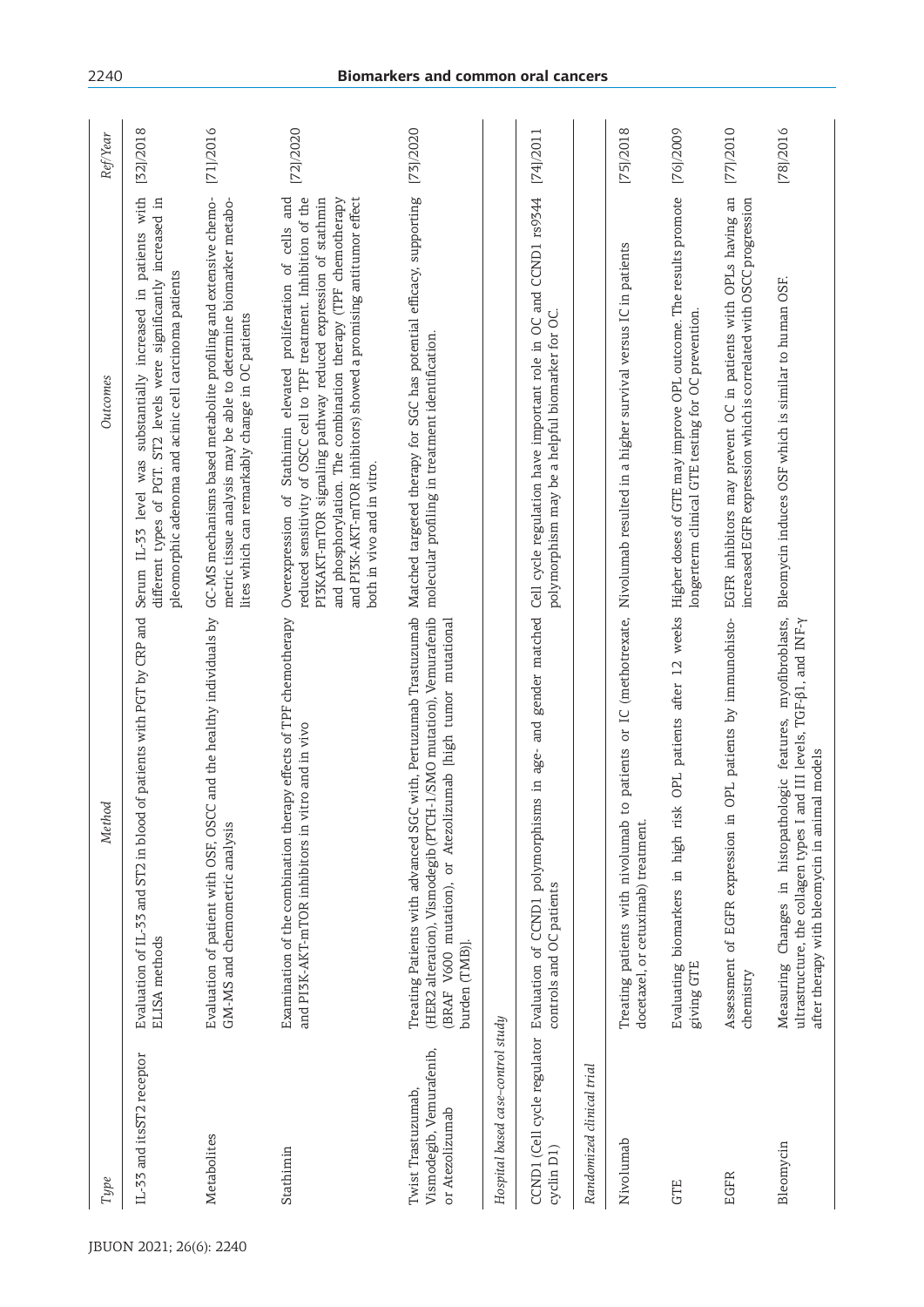treatment are used in patients with OC. Nevertheless, some targets of OSCC diagnosis and therapy are still unknown and tumor markers progression is required. In the near future, novel tumor biomarkers will be recognized. The major restriction of researches is that no patient is followed up correctly and the serum biomarker assessment has not been repeated. In this study, researchers believe that the limitation is associated with disease development and prognosis. Therefore, future research should focus on the restrictions to provide further information for the usefulness of serum biomarkers. Clinical evidence and scientific findings also support biomarkers for the prognosis and diagnosis of diseases. However, protocols of monitoring should be set up in dentistry teams to ensure proper understanding after choosing a specific biomarker. Advantages of biomarkers involved in detecting malignancies, prediction of malignancies outcome, and choosing proper therapeutic approaches are required. Accordingly, biomarkers investigation has an important place in estimating the cost in the clinical management of cancer. Also, the biomarkers panel generally determines the exact molecular stages in diseases. Providing diagnostic kits which are simple, can predict cancer accurately and use in the clinic.

# **Conclusion**

Saliva is one of the special fluids in humans with abundant capability in clinical assessment and diagnosis. Biomarkers of salivary diagnosis may have promising potential in the future. Human WMS (whole-mouth saliva) is an important factor to clarify OCs pathogenesis and diagnosis that is a non-invasive method for fluid biopsy. Also, this method has more advantages such as sampling

without any pain, simple and comfortable to use. Therefore, saliva has been known recently as a main factor due to the surveillance potential of general health and disorders. Findings about saliva features and their correlation to biological markers has been developed and salivary biomarkers are found in various conditions, for instance metabolites, microbes, DNA, proteins, lipids and RNA, which are related to the development, risk or recurrence opportunity of OSCC. Some biological markers are valuable in diagnosis, prognosis or therapy of OCs. An epigenetic and genetic investigation based on saliva provides information related to oral microbiota, virus infection [55], and genome of the host. Finding out the reporting procedures, methods and protocols analysis will facilitate new scientists to decrease bias in researches that are based on biomarkers. Moreover, researches for biomarkers progression help understand the response of the host immune system and heterogeneous cancer cell population.

# **Acknowledgement**

The authors would like to acknowledge the useful comments given by colleagues.

# **Ethical approval**

The present study was approved by the Vice Chancellor of Research Affairs at Ardabil University of Medical Sciences, Ardabil, Iran, under report number IR.ARUMS.REC.1400.240.

# **Conflict of interests**

The authors declare no conflict of interests.

# **References**

- 1. Inchingolo F, Santacroce L, Ballini A et al. Oral Cancer: A Historical Review. Int J Environ Res Public Health. 2020;17.
- 2. Ferlay J, Colombet M, Soerjomataram I et al. Estimating the global cancer incidence and mortality in 2018: GLOBOCAN sources and methods. Int J Cancer 2019;144:1941-53.
- 3. Huang SH, O'Sullivan B. Oral cancer: Current role of radiotherapy and chemotherapy. Med Oral Patol Oral Cir Bucal 2013;18:e233-40.
- 4. Rivera C. Essentials of oral cancer. Int J Clin Exp Pathol 2015;8:11884-94.
- 5. Sanaei Nasab H, Yazdanian M, Mokhayeri Y et al. The

role of psychological theories in oral health interventions: A systematic review and meta-analysis. Int J Dent Hyg 2019;17:142-52.

- 6. Yazdanian M, Armoon B, Noroozi A et al. Dental caries and periodontal disease among people who use drugs: a systematic review and meta-analysis. BMC Oral Health 2020;20:44.
- 7. Huber MA, Tantiwongkosi B. Oral and oropharyngeal cancer. Med Clin North Am 2014;98:1299-321.
- 8. Yao M, Epstein JB, Modi BJ, Pytynia KB, Mundt AJ, Feldman LE. Current surgical treatment of squamous cell carcinoma of the head and neck. Oral Oncol 2007;43:213-23.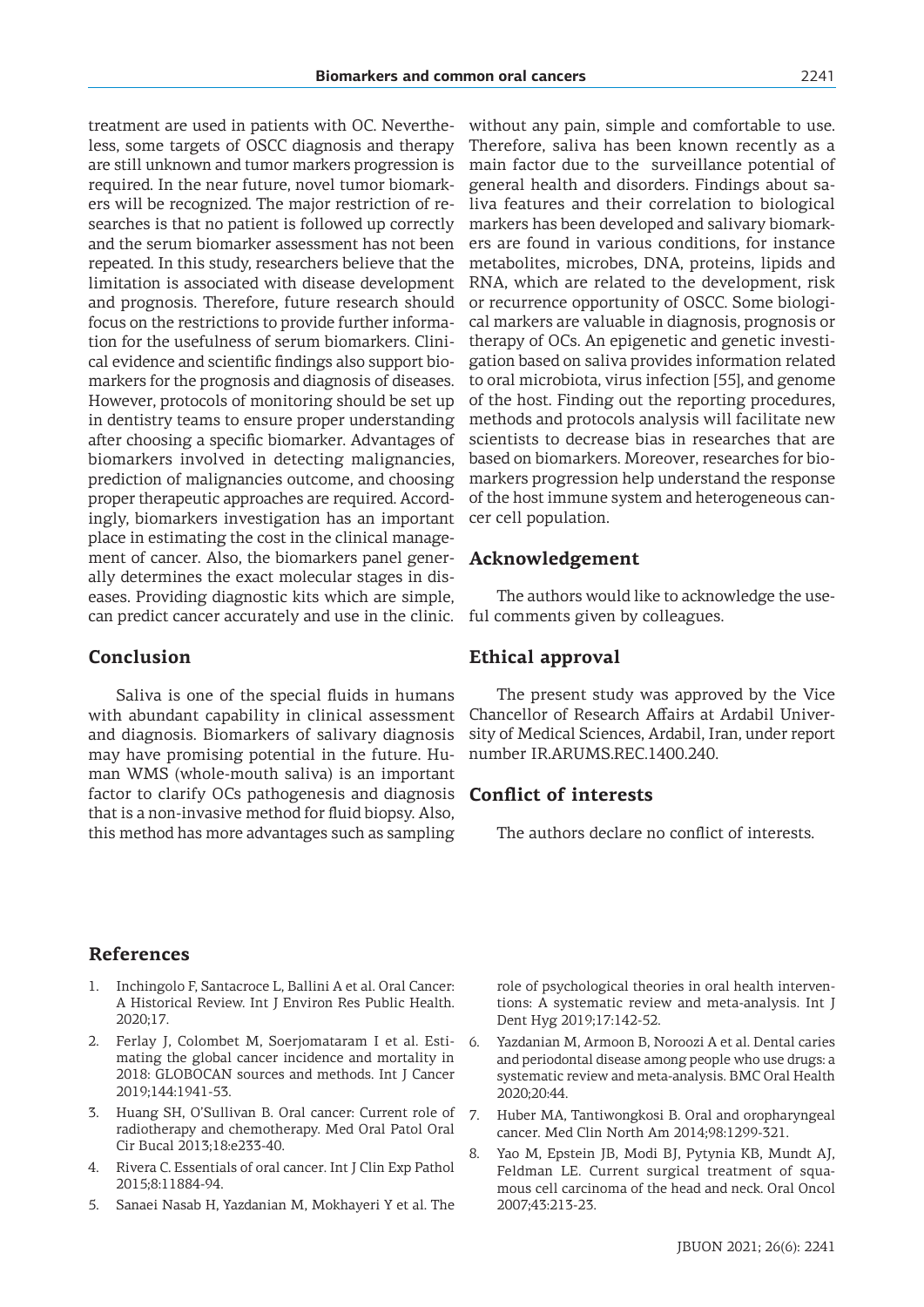- 9. Mosaddad SA, Beigi K, Doroodizadeh T et al. Therapeutic applications of herbal/synthetic/bio-drug in oral cancer: An update. Eur J Pharmacol 2021;890: 173657.
- 10. Tahmasebi E, Alikhani M, Yazdanian A, Yazdanian M, Tebyanian H, Seifalian A. The current markers of cancer stem cell in oral cancers. Life Sci 2020;249: 117483.
- 11. Moghadam ET, Yazdanian M, Tahmasebi E et al. Current herbal medicine as an alternative treatment in dentistry: In vitro, in vivo and clinical studies. Eur J Pharmacol 2020;889:173665.
- 12. Prażmo EJ, Kwaśny M, Łapiński M, Mielczarek A. Photodynamic Therapy As a Promising Method Used in the Treatment of Oral Diseases. Adv Clin Exp Med 2016;25:799-807.
- 13. Vadas M, Xia P, McCaughan G, Gamble J. The role of sphingosine kinase 1 in cancer: oncogene or non-oncogene addiction? Biochim Biophys Acta 2008;1781:442-7.
- 14. Herceg Z, Hainaut P. Genetic and epigenetic alterations as biomarkers for cancer detection, diagnosis and prognosis. Mol Oncol 2007;1:26-41.
- 15. Mishra A, Verma M. Cancer biomarkers: are we ready for the prime time? Cancers (Basel) 2010;2:190-208.
- 16. Henry NL, Hayes DF. Cancer biomarkers. Mol Oncol 2012;6:140-6.
- 17. Ma Y, Wang X, Jin H. Methylated DNA and microRNA in body fluids as biomarkers for cancer detection. Int J Mol Sci 2013;14:10307-31.
- 18. Knobloch TJ, Uhrig LK, Pearl DK et al. Suppression of Proinflammatory and Prosurvival Biomarkers in Oral Cancer Patients Consuming a Black Raspberry Phytochemical-Rich Troche. Cancer Prev Res (Phila) 2016;9:159-71.
- 19. Tahata S, Singh SV, Lin Y et al. Evaluation of Biodistribution of Sulforaphane after Administration of Oral Broccoli Sprout Extract in Melanoma Patients with Multiple Atypical Nevi. Cancer Prev Res (Phila) 2018;11:429-38.
- 20. Miller AJ, Mihm MC Jr. Melanoma. N Engl J Med 2006;355:51-65.
- 21. Kang S, Barnhill RL, Mihm MC Jr, Fitzpatrick TB, Sober AJ. Melanoma risk in individuals with clinically atypical nevi. Arch Dermatol 1994;130:999-1001.
- 22. Perkins A, Duffy RL. Atypical moles: diagnosis and management. Am Fam Physician 2015;91:762-7.
- 23. Boukheris H, Curtis RE, Land CE, Dores GM. Incidence of carcinoma of the major salivary glands according to the WHO classification, 1992 to 2006: a populationbased study in the United States. Cancer Epidemiol Biomarkers Prev 2009;18:2899-906.
- 24. Tamaki T, Dong Y, Ohno Y, Sobue T, Nishimoto H, Shibata A. The burden of rare cancer in Japan: application of the RARECARE definition. Cancer Epidemiol 2014;38:490-5.
- 25. Lewis AG, Tong T, Maghami E. Diagnosis and Management of Malignant Salivary Gland Tumors of the Parotid Gland. Otolaryngol Clin North Am 2016;49:343- 80.
- 26. Otsuka K, Imanishi Y, Tada Y et al. Clinical Outcomes and Prognostic Factors for Salivary Duct Carcinoma: A Multi-Institutional Analysis of 141 Patients. Ann Surg Oncol 2016;23:2038-45.
- 27. Alfieri S, Granata R, Bergamini C et al. Systemic therapy in metastatic salivary gland carcinomas: A pathology-driven paradigm? Oral Oncol 2017;66:58-63.
- 28. Franzen A, Buchali A, Lieder A. The rising incidence of parotid metastases: our experience from four decades of parotid gland surgery. Acta Otorhinolaryngol Ital 2017;37:264-9.
- 29. Nøhr A, Andreasen S, Therkildsen MH, Homøe P. Stationary facial nerve paresis after surgery for recurrent parotid pleomorphic adenoma: a follow-up study of 219 cases in Denmark in the period 1985-2012. Eur Arch Otorhinolaryngol 2016;273:3313-9.
- 30. Witt RL, Rejto L. Pleomorphic adenoma: extracapsular dissection versus partial superficial parotidectomy with facial nerve dissection. Del Med J 2009;81:119- 25.
- 31. Xie S, Wang K, Xu H et al. PRISMA-Extracapsular Dissection Versus Superficial Parotidectomy in Treatment of Benign Parotid Tumors: Evidence From 3194 Patients. Medicine (Baltimore) 2015;94:e1237.
- 32. Sowa P, Misiolek M, Zielinski M, Mazur B, Adamczyk-Sowa M. Novel interleukin-33 and its soluble ST2 receptor as potential serum biomarkers in parotid gland tumors. Exp Biol Med (Maywood) 2018;243:762-9.
- 33. Betel-quid and areca-nut chewing and some areca-nut derived nitrosamines. IARC Monogr Eval Carcinog Risks Hum 2004;85:1-334.
- 34. Lee CH, Ko AM, Warnakulasuriya S et al. Intercountry prevalences and practices of betel-quid use in south, southeast and eastern Asia regions and associated oral preneoplastic disorders: an international collaborative study by Asian betel-quid consortium of south and east Asia. Int J Cancer 2011;129:1741-51.
- 35. Zhang SS, Li WH, Gao YJ et al. Betel-quid and oral submucous fibrosis: a cross-sectional study in Hunan province, China. J Oral Pathol Med 2012;41:748-54.
- 36. Gupta PC, Warnakulasuriya S. Global epidemiology of areca nut usage. Addict Biol 2002;7:77-83.
- 37. Braakhuis BJ, Tabor MP, Kummer JA, Leemans CR, Brakenhoff RH. A genetic explanation of Slaughter's concept of field cancerization: evidence and clinical implications. Cancer Res 2003;63:1727-30.
- 38. Silverman S Jr, Gorsky M, Lozada F. Oral leukoplakia and malignant transformation. A follow-up study of 257 patients. Cancer 1984;53:563-8.
- 39. Mao L, Lee JS, Fan YH et al. Frequent microsatellite alterations at chromosomes 9p21 and 3p14 in oral premalignant lesions and their value in cancer risk assessment. Nat Med 1996;2:682-5.
- 40. Rosin MP, Cheng X, Poh C et al. Use of allelic loss to predict malignant risk for low-grade oral epithelial dysplasia. Clin Cancer Res 2000;6:357-62.
- Zhang L, Cheung KJ Jr, Lam WL et al. Increased genetic damage in oral leukoplakia from high risk sites: potential impact on staging and clinical management. Cancer 2001;91:2148-55.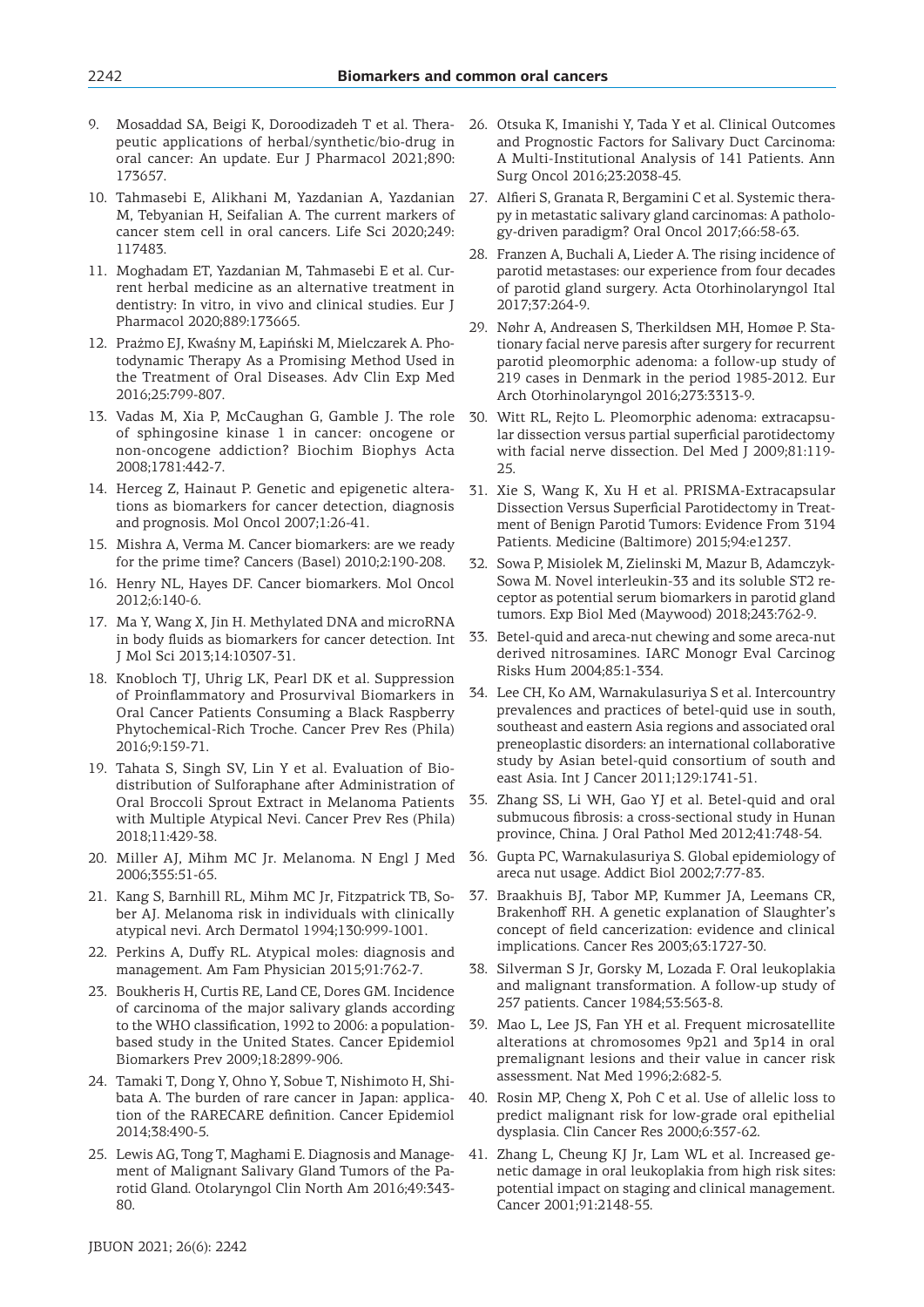- 42. Hittelman WN, Voravud N, Shin DM, Lee JS, Ro JY, Hong WK. Early genetic changes during upper aerodigestive tract tumorigenesis. J Cell Biochem Suppl 1993;17f:233-6.
- 43. Papadimitrakopoulou V, Izzo J, Lippman SM et al. Frequent inactivation of p16INK4a in oral premalignant lesions. Oncogene 1997;14:1799-803.
- 44. Santosh AB, Jones T, Harvey J. A review on oral cancer biomarkers: Understanding the past and learning from the present. J Cancer Res Ther 2016;12:486-92.
- 45. Yoon AJ, Shen J, Santella RM, Zegarelli DJ, Chen R, Weinstein IB. Activated checkpoint kinase 2 expression and risk for oral squamous cell carcinoma. Cancer Epidemiol Biomarkers Prev 2007;16:2768-72.
- 46. Khurshid Z, Zafar MS, Khan RS, Najeeb S, Slowey PD, Rehman IU. Role of Salivary Biomarkers in Oral Cancer Detection. Adv Clin Chem 2018;86:23-70.
- 47. Manasa VG, Kannan S. Impact of microRNA dynamics on cancer hallmarks: An oral cancer scenario. Tumour Biol 2017;39:1010428317695920.
- 48. Kong YH, Syed Zanaruddin SN, Lau SH et al. Co-Expression of TWIST1 and ZEB2 in Oral Squamous Cell Carcinoma Is Associated with Poor Survival. PLoS One 2015;10:e0134045.
- 49. Li Y, St John MA, Zhou X et al. Salivary transcriptome diagnostics for oral cancer detection. Clin Cancer Res 2004;10:8442-50.
- 50. Roberts LD, Souza AL, Gerszten RE, Clish CB. Targeted metabolomics. Curr Protoc Mol Biol 2012;Chapter 30:Unit 30.2.1-24.
- 51. Bag A, Jyala NS, Bag N. Indian studies on genetic polymorphisms and cancer risk. Indian J Cancer 2012;49:144-62.
- 52. Huang WC, Chan SH, Jang TH et al. miRNA-491-5p and GIT1 serve as modulators and biomarkers for oral squamous cell carcinoma invasion and metastasis. Cancer Res 2014;74:751-64.
- 53. Sulzyc-Bielicka V, Bielicki D, Binczak-Kuleta A et al. Thymidylate synthase gene polymorphism and survival of colorectal cancer patients receiving adjuvant 5-fluorouracil. Genet Test Mol Biomarkers 2013;17:799-806.
- 54. Fung C, Grandis JR. Emerging drugs to treat squamous cell carcinomas of the head and neck. Expert Opin Emerg Drugs 2010;15:355-73.
- 55. Bednarczyk K, Gawin M, Chekan M et al. Discrimination of normal oral mucosa from oral cancer by mass spectrometry imaging of proteins and lipids. J Mol Histol 2019;50:1-10.
- 56. Yang CY, Lin CK, Tsao CH et al. Melatonin exerts anti-oral cancer effect via suppressing LSD1 in patient-derived tumor xenograft models. Oncotarget 2017;8:33756-69.
- 57. Uppaluri R, Winkler AE, Lin T et al. Biomarker and Tumor Responses of Oral Cavity Squamous Cell Carcinoma to Trametinib: A Phase II Neoadjuvant Window-of-Opportunity Clinical Trial. Clin Cancer Res 2017;23:2186-94.
- 58. Feng Y, Li Q, Chen J et al. Salivary protease spectrum 74. Tsai MH, Tsai CW, Tsou YA, Hua CH, Hsu CF, Bau DT.

biomarkers of oral cancer. Int J Oral Sci 2019;11:7.

- 59. Tachibana H, Sho R, Takeda Y et al. Circulating miR-223 in Oral Cancer: Its Potential as a Novel Diagnostic Biomarker and Therapeutic Target. PLoS One 2016;11:e0159693.
- 60. Saintigny P, El-Naggar AK, Papadimitrakopoulou V et al. DeltaNp63 overexpression, alone and in combination with other biomarkers, predicts the development of oral cancer in patients with leukoplakia. Clin Cancer Res 2009;15:6284-91.
- 61. Cao W, Younis RH, Li J et al. EZH2 promotes malignant phenotypes and is a predictor of oral cancer development in patients with oral leukoplakia. Cancer Prev Res (Phila) 2011;4:1816-24.
- 62. Kil TJ, Kim HS, Kim HJ, Nam W, Cha IH. Genetic Abnormalities in Oral Leukoplakia and Oral Cancer Progression. Asian Pac J Cancer Prev 2016;17:3001-6.
- 63. Chang SC, Lin WL, Chang YF et al. Glycoproteomic identification of novel plasma biomarkers for oral cancer. J Food Drug Anal 2019;27:483-93.
- 64. Arduino PG, Menegatti E, Cappello N et al. Possible role for interleukins as biomarkers for mortality and recurrence in oral cancer. Int J Biol Markers 2015;30:e262-6.
- 65. Sun Z, Guan X, Li N, Liu X, Chen X. Chemoprevention of oral cancer in animal models, and effect on leukoplakias in human patients with ZengShengPing, a mixture of medicinal herbs. Oral Oncol 2010;46:105-  $1<sub>0</sub>$
- 66. Chang CF, Chen SL, Sung WW et al. PBK/TOPK Expression Predicts Prognosis in Oral Cancer. Int J Mol Sci 2016;17.
- 67. Ishikawa S, Sugimoto M, Kitabatake K et al. Identification of salivary metabolomic biomarkers for oral cancer screening. Sci Rep 2016;6:31520.
- 68. Saintigny P, Zhang L, Fan YH et al. Gene expression profiling predicts the development of oral cancer. Cancer Prev Res (Phila) 2011;4:218-29.
- 69. Weng CJ, Lin CW, Chung TT, Tsai CM, Chen MK, Yang SF. Impact of uPA system gene polymorphisms on the susceptibility of environmental factors to carcinogenesis and the development of clinicopathology of oral cancer. Ann Surg Oncol 2011;18:805-12.
- 70. Saintigny P, William WN Jr, Foy JP et al. Met Receptor Tyrosine Kinase and Chemoprevention of Oral Cancer. J Natl Cancer Inst 2018;110:250-7.
- 71. Musharraf SG, Shahid N, Naqvi SMA, Saleem M, Siddiqui AJ, Ali A. Metabolite Profiling of Preneoplastic and Neoplastic Lesions of Oral Cavity Tissue Samples Revealed a Biomarker Pattern. Sci Rep 2016;6:38985.
- 72. Ju WT, Ma HL, Zhao TC et al. Stathmin guides personalized therapy in oral squamous cell carcinoma. Cancer Sci 2020;111:1303-13.
- 73. Kurzrock R, Bowles DW, Kang H et al. Targeted therapy for advanced salivary gland carcinoma based on molecular profiling: results from MyPathway, a phase IIa multiple basket study. Ann Oncol 2020;31: 412-21.
-